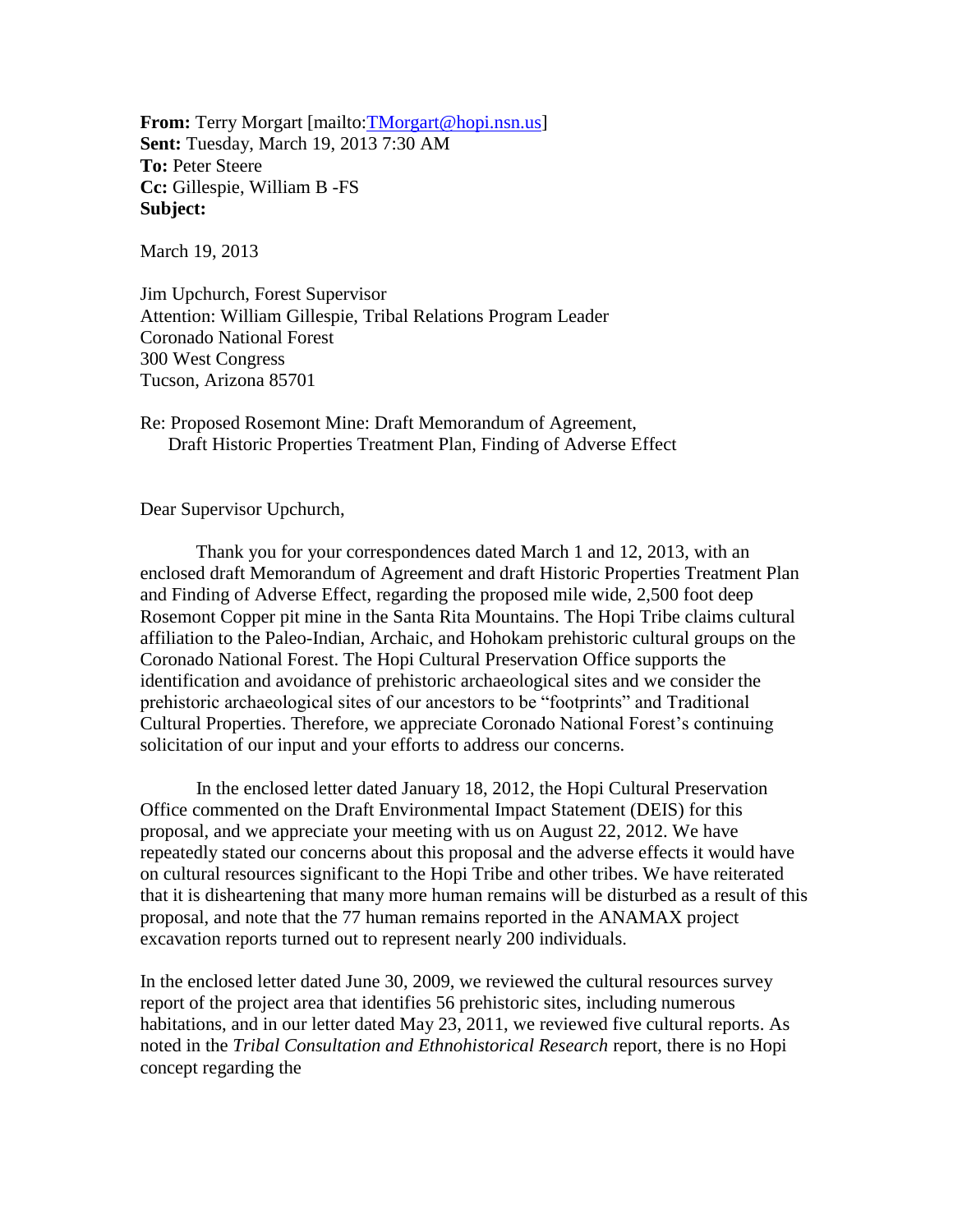Jim Upchurch March 19, 2013 Page 2

abandonment of cultural resources. These resources have spiritual meaning and on-going connections to the present day Hopi people.

In the enclosed letter dated September 4, 2012, we reviewed nine reports. Regarding the *National Register of Historic Places Registration Form for the Santa Rita Mountains Traditional Cultural Property,* we reiterated our support for the Tohono O'odham resolution opposing this project, and the nomination of the entire portion of the Santa Rita Mountains administered by the Forest Service as a Traditional Cultural Property. Regarding the *Rosemont Copper Project: Seeps and Springs Survey,* you acknowledged at our meeting that the proposal would have adverse effects on seeps, springs, and wells.

From our meeting we understand over 60 National Register eligible or unevaluated sites will be adversely affected by the Preferred Alternative. We informed you of our previous studies relevant to the project area including the Coronado National Forest study, Hohokam cultural affiliation study, and San Pedro study. We reiterated the statement in our January 18, 2012, letter

that a Hopi ethnographic study of the project area and surrounding landscape would be necessary to address the inadequacies in the DEIS relating to Traditional Cultural Properties.

We have also agreed that the Clean Water Act Section 404 permit application should be denied due to the probable large scale adverse effects that would occur to the watershed and waters of the U.S. within it, which would not be in the public interest.

We have now reviewed the enclosed draft Memorandum of Agreement, draft Treatment Plan and Finding of Adverse Effect. The Proposed Action would destroy 59 prehistoric sites and 3 additional sites with prehistoric components. The Finding of Adverse Effect states:

All but the No Action alternative would have adverse effects on many historic properties. Prehistoric sites comprise approximately two-thirds of the total number of sites and are dominated by sites dating to the Hohokam Colonial and sedentary periods, ca. A.D. 850- 1050.

All of the tribes have consistently stated their opposition to the project due to the size and scope

of the adverse effects on historic properties and on the cultural landscape. If the project goes

forward, they stipulate that no mitigation be undertaken until it is certain that ground disturbance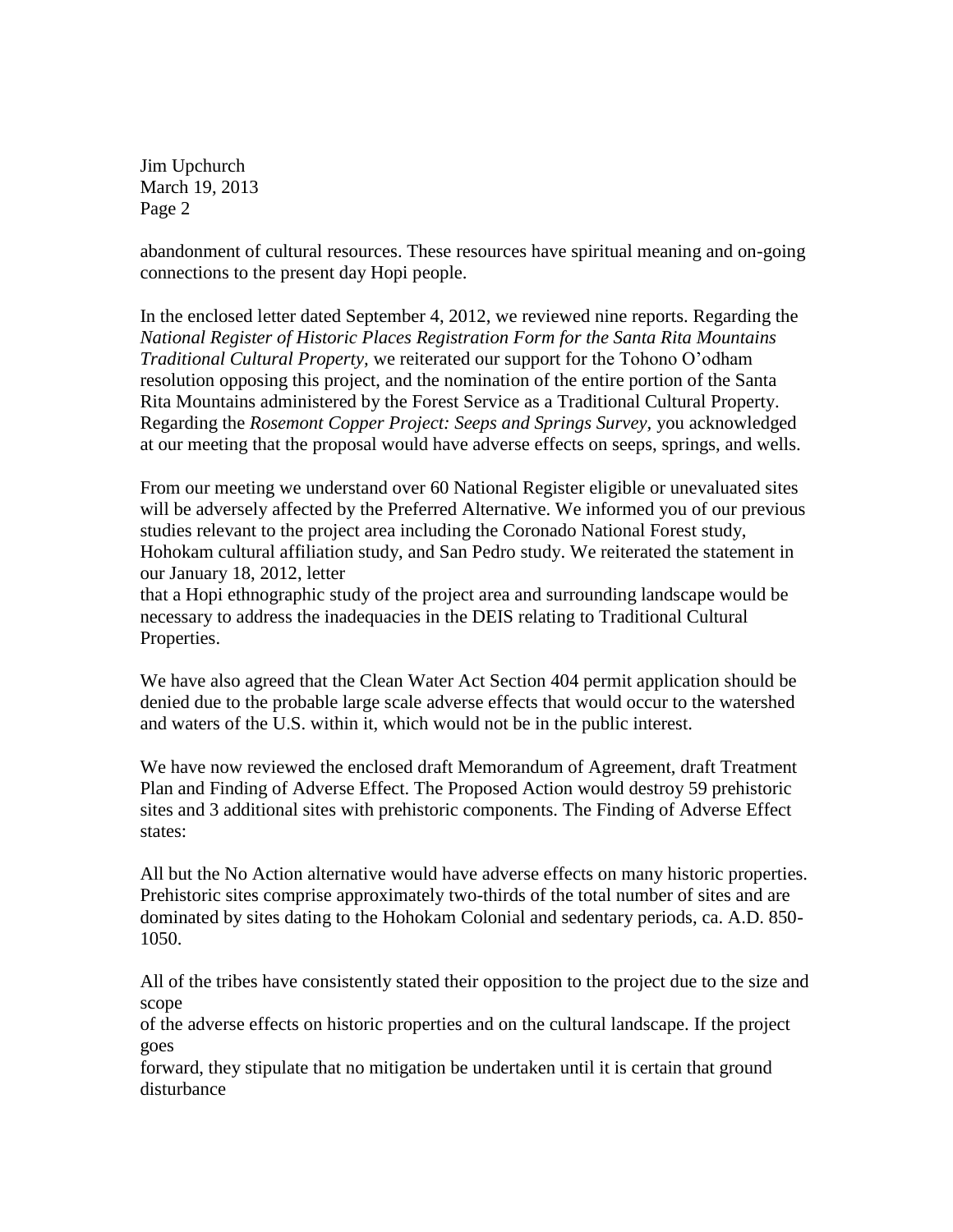will occur.

All the action alternatives…would destroy historic properties…disturb human remains, damage

or destroy sacred sites such as springs, reduce the amount of plant and mineral resources available

for traditional uses, and disturb the cultural landscape.

The project would cause the irretrievable destruction of historic properties and sacred sites, and

the permanent alteration of the cultural landscape important to Native American tribes and other communities.

The Santa Rita Mountains are also important to the Apache, Hopi, Zuni, and Pascua Yaqui.

Archaeological sites, sacred sites, springs, and resource collection areas are all considered contributing elements within a cultural landscape of importance to all of the tribes. Jim Upchurch

March 19, 2013 Page 3

 All of these actions will have negative consequences for the health and vitality of the O'odham

culture, and the cultures of other tribes for whom the Santa Rita Mountains are important.

The open pit, waste rock and tailings would remain.

Waste rock and tailings would be placed over an area approximately 3 miles long by 1 mile

wide, completely altering the terrain and burying archaeological sites and springs.

Regarding the draft Memorandum of Agreement, we have joined the Tohono O'odham in the position that mitigation for the destruction or removal cultural sites is not possible, and the sheer number of sites likely to be destroyed or seriously damaged by the project is unacceptable. We have noted that the *Draft Report to the Secretary on Indian Sacred Sites* states, "If we do not act responsibly to protect the sacred values associated with these lands, we may fall short of the Forest Service fiduciary obligations to the Tribes, and we are all diminished." Therefore, we do not believe the enclosed draft Memorandum of Agreement can mitigate the adverse effects of this proposal and we defer to the Advisory Council on Historic Preservation, State Historic Preservation Office and Tohono O'odham Nation on consultations regarding it.

 Regarding the draft Treatment Plan, to avoid cultural sites and human remains, and to protect and preserve the environment, we reiterate our support the No Action Alternative in the DEIS, our support for the Tohono O'odham resolution opposing this project, and our support for the nomination of the entire portion of the Santa Rita Mountains administered by the Forest Service as a Traditional Cultural Property.